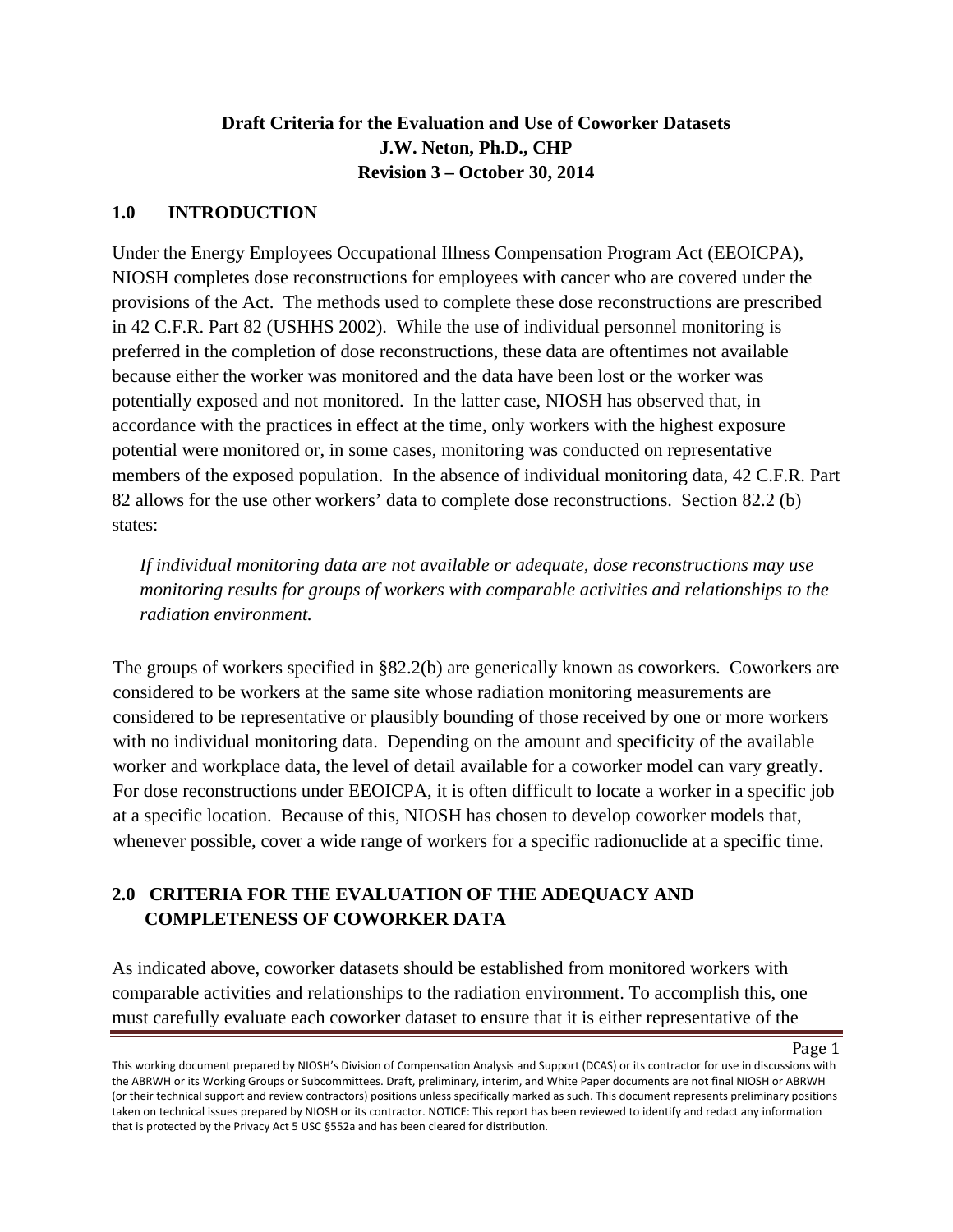distribution of exposures for the intended population or that it provides a plausible upper bound for those workers<sup>1</sup>. Additional guidance on how to establish this is provided later in this document. Prior to this, however, it is necessary to establish that the available internal or external monitoring measurements were technically capable of evaluating the monitored worker's exposure environment. If the techniques used to monitor exposed workers were inadequate, they clearly cannot be used to assess exposures for unmonitored workers. Criteria to consider when determining the technical adequacy of a dataset are provided in section 2.1 below.

## **2.1 Data Adequacy**

Co-worker models are developed using individual bioassay<sup>2</sup> or personal dosimeter measurements. The measurement techniques employed must be evaluated to ensure that they are capable of quantitatively measuring the exposure of interest. When urine samples are used, this should include a review of the sample collection methods, any chemical processes employed, and the radiation counting equipment used. Among the items to be considered are: 1) representativeness of the bioassay sample collection method; 2) radiochemical recovery if chemical extraction techniques are used; 3) reduction in counting efficiency for alpha emitters due to self–absorption; and 4) reliability of the radiation counting equipment. If workers were exposed to a mixture of radionuclides (e.g., a combination of fission and activation products or actinides), and the samples were measured using a non-specific assay (beta, gamma, or alpha counting), the relative contribution of each radionuclide in the mixture must be evaluated.

When *in vivo* measurements are used, the overall measurement program must be carefully reviewed to ensure that the data accurately represent the quantity of the radionuclide in the organ of interest. This includes the adequacy of the phantoms used to calibrate the partial or whole body measurement geometries and a review of the methodology used to quantify a measurement's limit of detection. For the measurement of low energy photons (e.g., those below 100 keV) emitted from the lungs, the program's ability to correct for self-absorption due to varying chest wall thickness should be considered. Because certain radionuclides of interest do not emit photons that can be detected by an in *in vivo* measurement, facilities sometimes infer the radionuclide of interest based on the measurement of one of its progeny. In this case, it is

<sup>&</sup>lt;sup>1</sup> Under 42 CFR 83.13(c)(1), radiation doses are considered to be estimated with sufficient accuracy if NIOSH has established that it has access to sufficient information to estimate the maximum radiation dose, for every type of cancer for which radiation doses are reconstructed, that could have been incurred in plausible circumstances. <sup>2</sup> While urinalysis is the bioassay method most often used for developing coworker models, *in vivo* measurements

<sup>(</sup>e.g., lung or whole body counts) are sometimes used. If lapel breathing zone air samples are available, these may also be used, provided they have been determined to meet the data adequacy and completeness criteria outlined in this document.

This working document prepared by NIOSH's Division of Compensation Analysis and Support (DCAS) or its contractor for use in discussions with the ABRWH or its Working Groups or Subcommittees. Draft, preliminary, interim, and White Paper documents are not final NIOSH or ABRWH (or their technical support and review contractors) positions unless specifically marked as such. This document represents preliminary positions taken on technical issues prepared by NIOSH or its contractor. NOTICE: This report has been reviewed to identify and redact any information that is protected by the Privacy Act 5 USC §552a and has been cleared for distribution.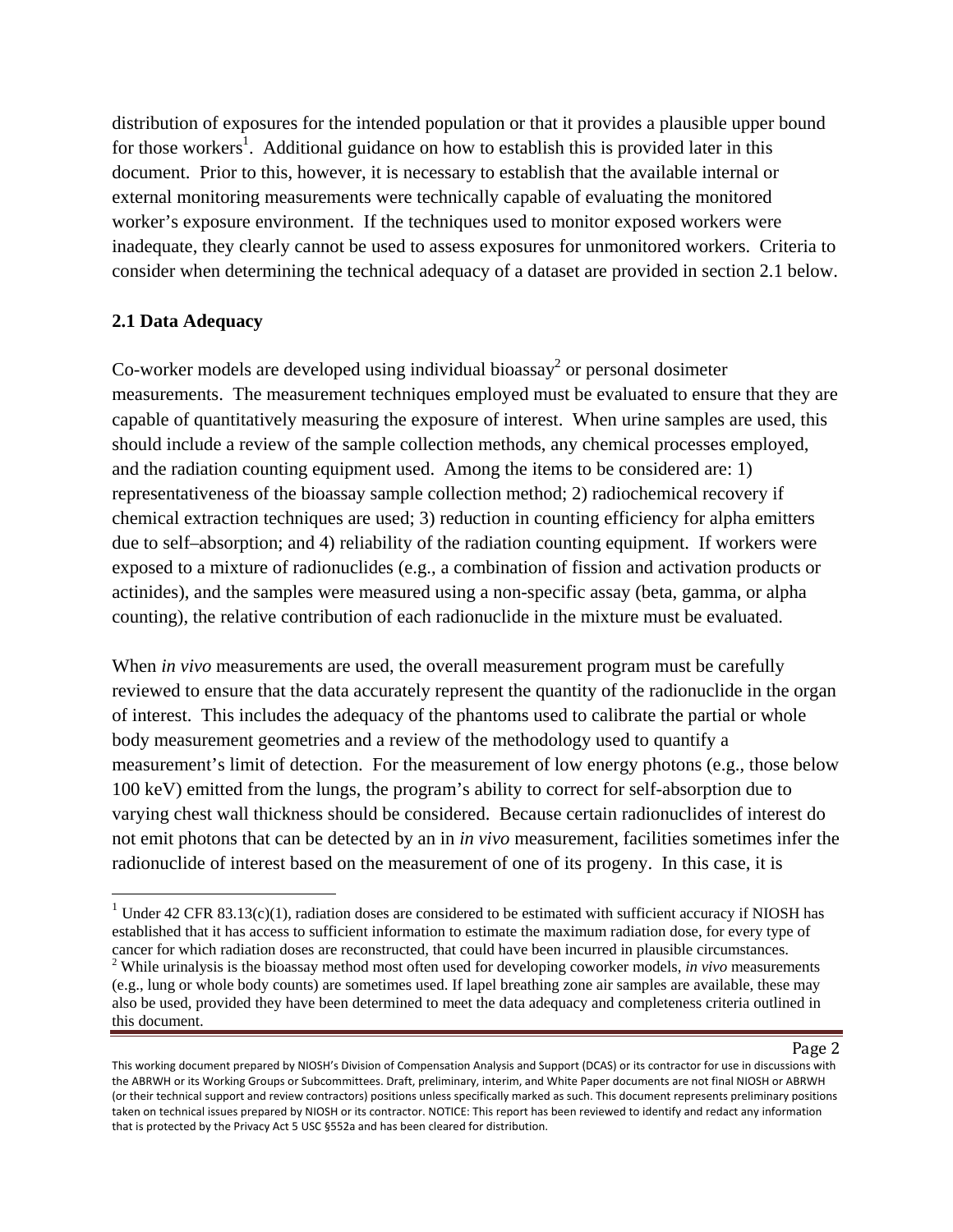important to verify the validity of the assumptions that were made regarding the degree of radionuclide equilibrium between the progeny and its parent. Similarly, if ratios are employed to infer the amount of a contaminant (e.g., quantifying the amount of  $^{239}$ Pu based on a measurement of  $241$ Am in the lung), the ratio that is applied should be based on a well-established analysis of exposure conditions within the facility.

For external exposure monitoring, it is important to consider the ability of the monitoring devices (e.g., film badges or thermoluminescent dosimeters) to detect the energies and types (beta, gamma, or neutron) of radiation that were present in the workplace. For those situations in which there is a technology shortfall, corrections to the measured readings must be established prior to use in a coworker model. In addition, a review of the adequacy of the calibration methods employed and the extent that fading is a factor should be addressed.

The quality of the available data also needs to be considered. This would include a review of the appropriate collection and analysis of blank samples. When paired measurements are available, the precision between measurements should be examined. If widely different results from the same aliquot are observed, the effect this might have on the usefulness of the data should be considered. At facilities where chelation therapy may have been used (e.g., the administration of DTPA), the data should be reviewed to ensure that samples taken from personnel who were administered chelating agents are removed from the data set.

Finally, the amount of dose that could have been received, but not detected by a routine monitoring program, must be evaluated to determine if the magnitude of this "missed" dose is within the plausible bounds of exposures received by the workers. In certain cases, where the monitoring frequency was low (e.g. one measurement per year) and the limit of detection of the measurement is high, the coworker model might predict exposures that are well above any credible scenarios for that facility.

### 2.2 **Data Completeness**

Once the measurement techniques have been found to be technically acceptable, the amount of available monitoring data must be evaluated to determine if there are sufficient measurements to ensure that the data are either bounding or representative of the exposure potential for each job/exposure category at the facility. This analysis should look, not only on the total amount of data that are available, but also consider any temporal trends in data availability. A useful technique to establish this is to conduct a gap analysis. That is, the available monitoring data should be reviewed against the number and types of workers that were involved in radiological

This working document prepared by NIOSH's Division of Compensation Analysis and Support (DCAS) or its contractor for use in discussions with the ABRWH or its Working Groups or Subcommittees. Draft, preliminary, interim, and White Paper documents are not final NIOSH or ABRWH (or their technical support and review contractors) positions unless specifically marked as such. This document represents preliminary positions taken on technical issues prepared by NIOSH or its contractor. NOTICE: This report has been reviewed to identify and redact any information that is protected by the Privacy Act 5 USC §552a and has been cleared for distribution.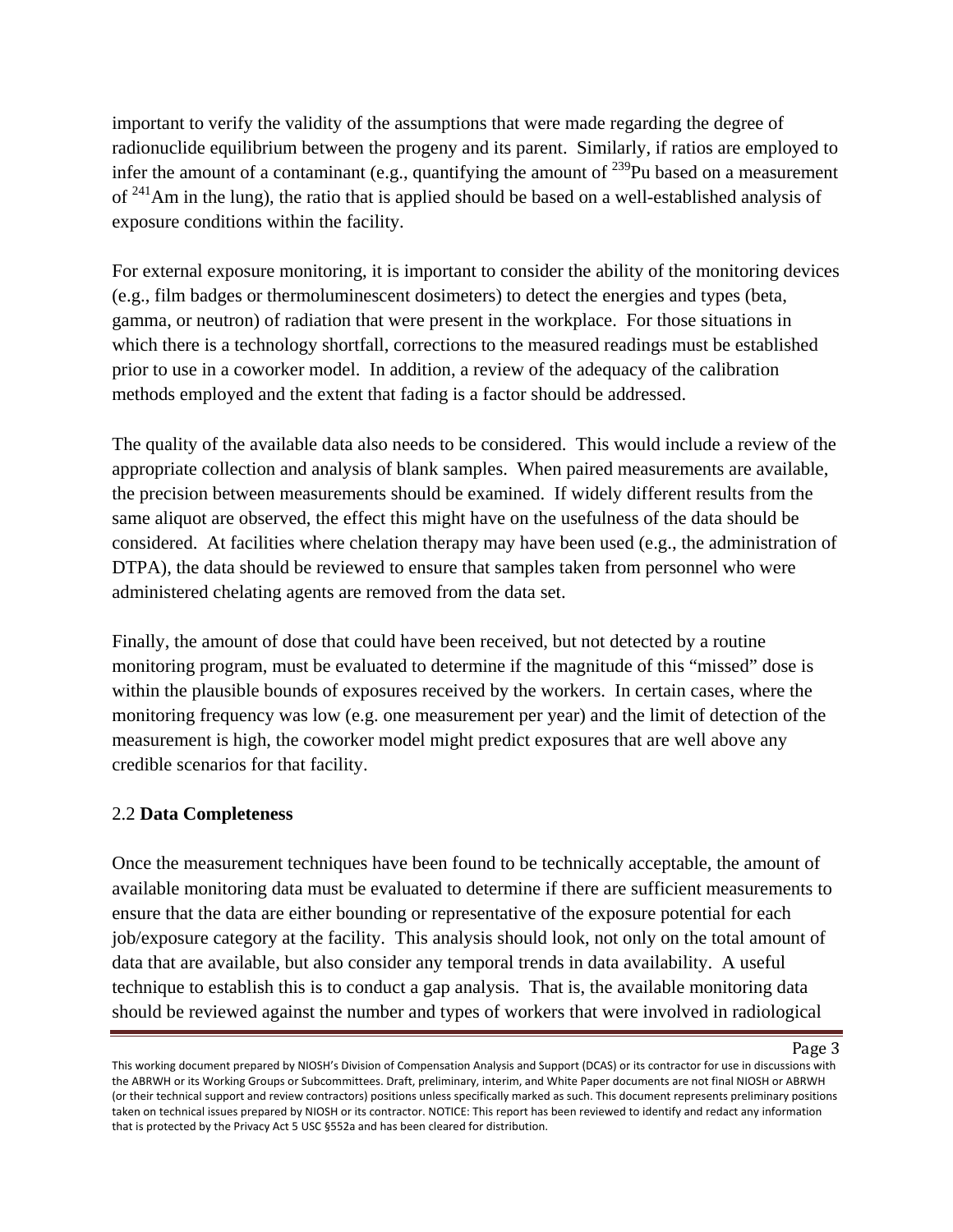activities over time at the facility. As part of this analysis, the number of monitoring samples for each identifiable job category should be compared to the total number of workers who were potentially exposed in that job category. For the purposes of this effort a job category need not be an individual job title. Instead, a job category could consist of several job titles if there is reason to believe that exposures in those job categories would be similar.

If the number of potentially exposed workers in each category is unknown, a useful starting point is to look at the distribution of samples among the various categories of workers represented in the claimant population at that site. Table 1 provides an example of this for the categories of workers who were monitored for <sup>239</sup>Pu at the Nevada Test Site. In this particular analysis, the radiation safety staff was monitored to a larger extent than workers directly involved in site activities. Thus, a coworker model based on these data would not necessarily reflect the exposure conditions of the unmonitored production/process workers. If, in fact, it can be established that the categories of workers were potentially exposed, yet inadequately monitored, it could preclude the development of a sufficiently accurate coworker model, unless it can be established that the exposures to another, adequately monitored category of workers reliably bounds the initial category's exposures.

|                                          | All Job-<br><b>Specific</b><br>Workers | <b>Radsafety</b><br><b>Staff</b> | <b>Laborers</b>                | <b>Welders</b> | Wiremen  | <b>Miners</b> | <b>Security</b>   |
|------------------------------------------|----------------------------------------|----------------------------------|--------------------------------|----------------|----------|---------------|-------------------|
| <b>Total Number of</b><br><b>Samples</b> | 290                                    | 206                              | $\overline{2}$                 | $\Omega$       | $\Omega$ | 8             | 74                |
| 1963–1967                                | 30 (10.34%)                            | 28<br>$(13.59\%)$                | $\mathfrak{D}$<br>$(100.00\%)$ |                |          | $(0.00\%)$    | $\Omega$<br>0.00% |
| 1968–1970                                | 34 (11.72%)                            | 31<br>$(15.05\%)$                | $0(0.00\%)$                    |                |          | $(25.00\%)$   | 1.35%             |
| 1971-1980                                | 79 (27.24%)                            | 76<br>$(36.89\%)$                | $0(0.00\%)$                    |                |          | $(37.50\%)$   | $0.00\%$          |
| 1981–1992                                | 147 (50.69%)                           | 71<br>(34.47%)                   | $0(0.00\%)$                    |                |          | $(37.50\%)$   | 73<br>98.65%      |

**Table 1. Number of Pu239 Samples (Percent of Samples) by Time Period and Job Category at the Nevada Test Site3**

Any identified gaps (i.e., periods of time where a small percentage of the workers were monitored) in the monitoring data should be reviewed to determine if there is a reasonable basis

<sup>&</sup>lt;sup>3</sup> Adapted from SC&A's white paper on bioassay evaluation at the Nevada Test Site, dated October 21, 2008

This working document prepared by NIOSH's Division of Compensation Analysis and Support (DCAS) or its contractor for use in discussions with the ABRWH or its Working Groups or Subcommittees. Draft, preliminary, interim, and White Paper documents are not final NIOSH or ABRWH (or their technical support and review contractors) positions unless specifically marked as such. This document represents preliminary positions taken on technical issues prepared by NIOSH or its contractor. NOTICE: This report has been reviewed to identify and redact any information that is protected by the Privacy Act 5 USC §552a and has been cleared for distribution.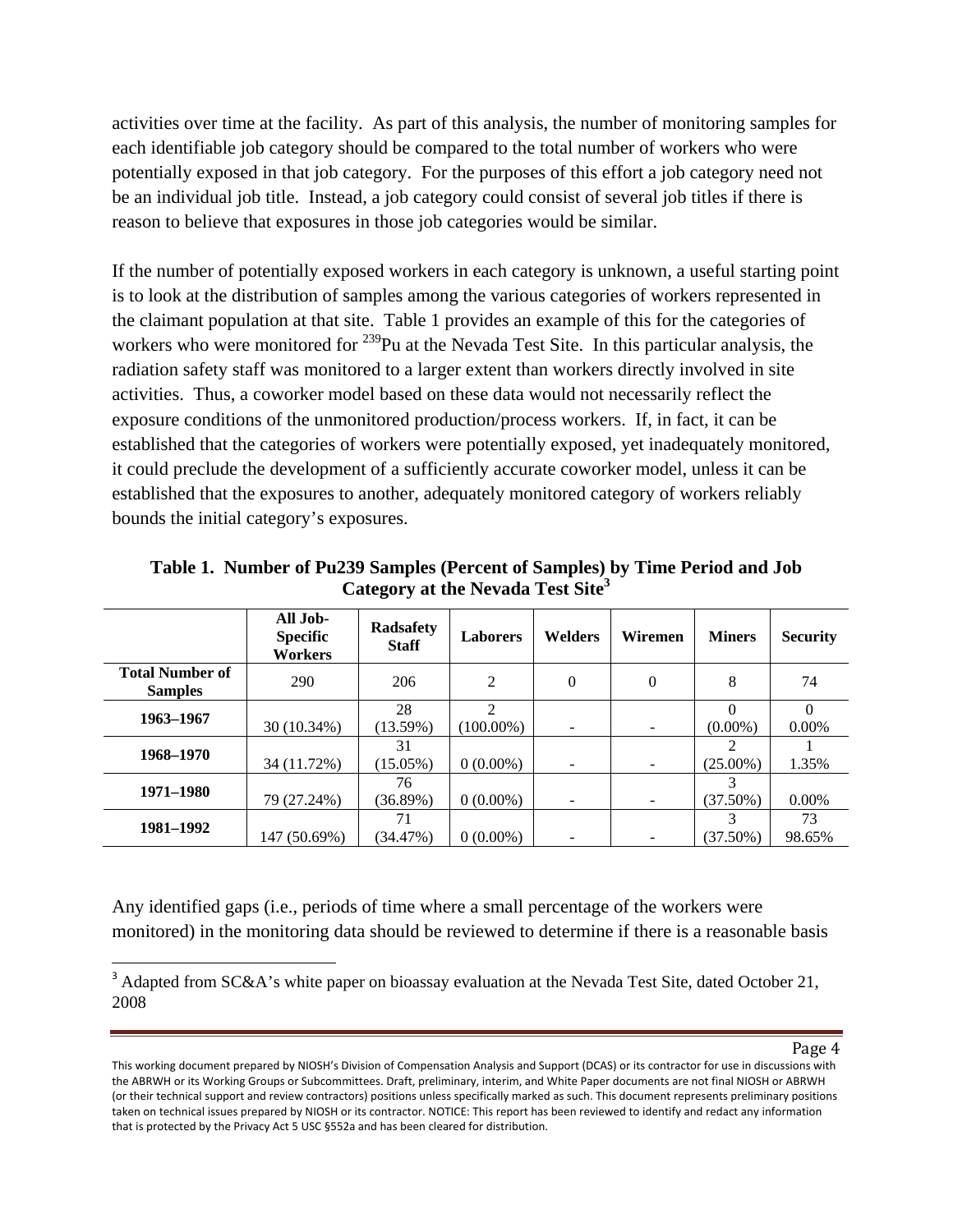for the lack of monitoring data. For example, there may have been a temporary stoppage in the work at a facility due to the initiation of maintenance operations or facility upgrades. If the monitoring gap is found to exist during long periods of potentially elevated exposure, it may not be possible to develop representative coworker models during this time period.

The number and types of discreetly identified activities will vary widely among covered facilities. At Atomic Weapons Employer (AWE) facilities that worked with uranium metal, there may only be one activity, while large Department of Energy (DOE) facilities will likely have multiple operations. One area that needs to be considered at each facility is the difference in exposure potential between maintenance and trades workers versus those involved in routine process operations.

Facilities with the potential for internal and/or external exposure to a large percentage of the workforce would require many more samples than one in which the potential for exposure was limited to just a few workers. In addition, the variability of the exposure potential should be considered. It has been observed, for example, that some national laboratories conducted work under many different experimental configurations, resulting in a wide variety of exposure potentials. In this case, it might not be possible to generate a single coworker model that adequately captures all categories of unmonitored worker doses.

Although there is no hard and fast rule for the minimum number of data points required to represent a given time interval, approximately fifteen values has been cited as a reasonable number for performing statistical tests on censored datasets (Singh et al. 2010). Because our program estimates parameters from the data, a default minimum of 30 values is recommended per each discrete time interval being evaluated (e.g., 30 samples per year if a co-worker model is being developed based on annual samples or measurements). The minimum number of samples should, of course, be considered in light of the number of workers potentially expose to the airborne source-term. For example, the number of samples necessary to be representative of the exposures at a uranium foundry, where airborne activity is generally widespread, will be greater than the number required of a small glove box operation where six workers were involved in the manipulation of plutonium parts. In the latter situation, it may be that samples for three out six workers could be used to bound exposures for the three who were not monitored. Where the distribution of the data has a large geometric means and/or standard deviations, the number of samples required will also be greater.

Finally, if electronic records or summary databases are used to develop the coworker model, these should be reviewed against a representative sampling of original data where possible to

This working document prepared by NIOSH's Division of Compensation Analysis and Support (DCAS) or its contractor for use in discussions with the ABRWH or its Working Groups or Subcommittees. Draft, preliminary, interim, and White Paper documents are not final NIOSH or ABRWH (or their technical support and review contractors) positions unless specifically marked as such. This document represents preliminary positions taken on technical issues prepared by NIOSH or its contractor. NOTICE: This report has been reviewed to identify and redact any information that is protected by the Privacy Act 5 USC §552a and has been cleared for distribution.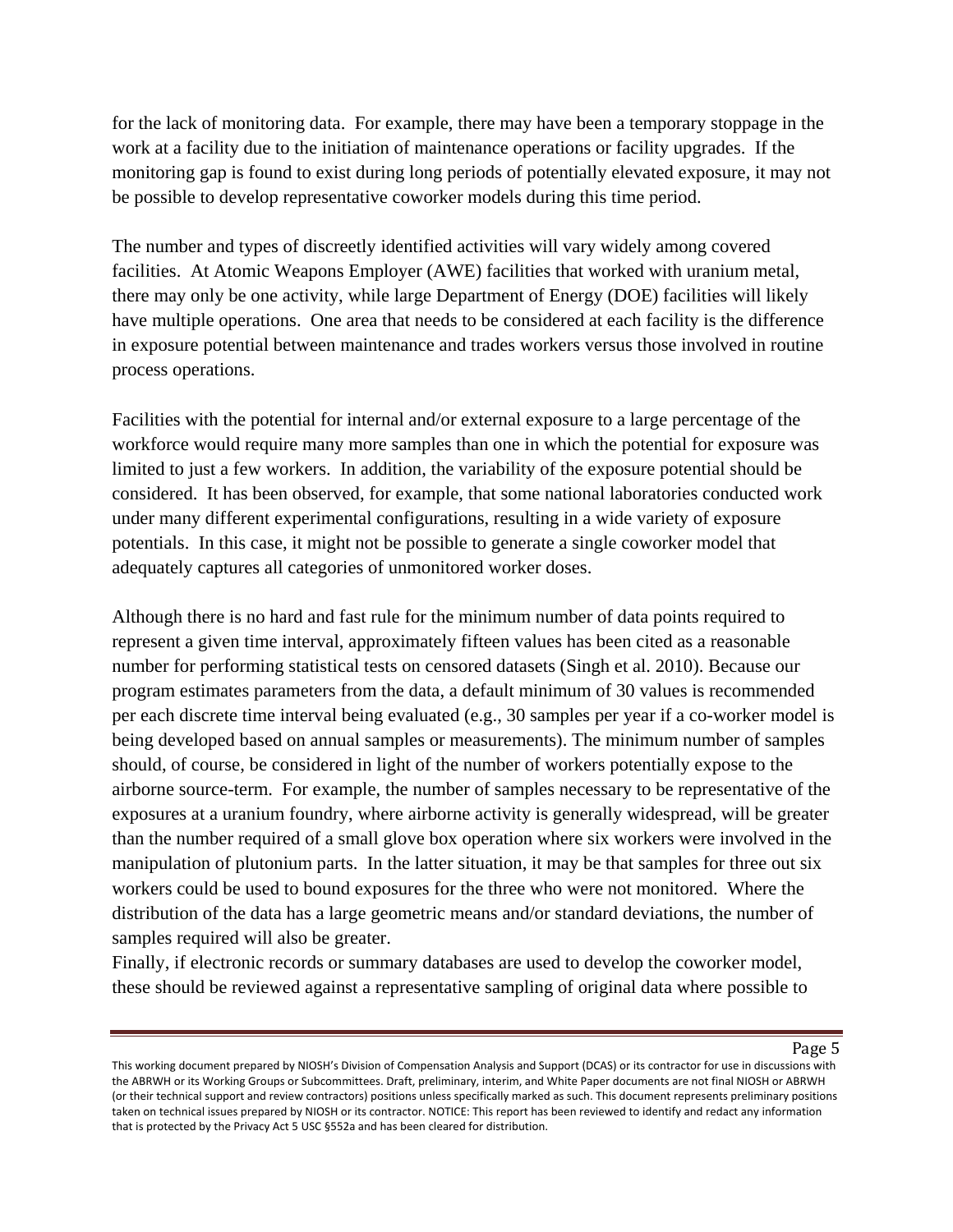verify that they contain a complete and unbiased listing of all the data collected by the site. If hard copy records are being used, the legibility of the information should be carefully examined.

# **2.3 Applicability of Monitoring Data to Unmonitored Workers**

Prior to applying a site's worker monitoring data to estimate the exposures of unmonitored workers, the type of personnel monitoring program employed at the covered facility must be established. In general, three types of monitoring programs have been employed at sites covered under EEOICPA. These programs, listed in hierarchical order of preference for use in coworker modeling are: 1) routine, representative sampling of the workers; 2) routine measurement of workers with the highest exposure potential; and 3) the collection of samples after the identification of an incident. Because they are not representative of the overall distribution of exposures, programs that rely on measurement of the highest exposed workers or are incidentbased require more careful consideration.

For routine monitoring programs, a review of the program should be conducted to determine the basis for the selection of program participants. It must be established who was monitored and why they were monitored. This can most easily be established through a review of the site's radiological control program documentation. In this evaluation there must be some demonstration that the monitored population consisted of: 1) a representative sample of the exposed population, or; 2) the workers with the highest exposure potentia1. In these cases, the assignment of a coworker dose from the distribution of measured values would either be representative of the worker's exposure in the first case or claimant favorable in the second case. Even though the program documentation might indicate that routine sampling was conducted, it is important to verify that the site's procedures were followed by a review of the samples that were actually collected.

A variation of the routine monitoring program is one in which workers are intermittently monitored on an as needed basis (i.e. only when the potential for exposure existed). This would occur, for instance, in a short duration project that created an internal and/or external exposure potential. Based on the specifications in project work plans or radiological work permits, certain classes of workers would be monitored at end of the project to document that the exposure controls that were put in place were adequate. In these situations, it may be possible to use the monitoring data collected during the project close-out to place a plausible upper limit on the exposures of the unmonitored workers.

This working document prepared by NIOSH's Division of Compensation Analysis and Support (DCAS) or its contractor for use in discussions with the ABRWH or its Working Groups or Subcommittees. Draft, preliminary, interim, and White Paper documents are not final NIOSH or ABRWH (or their technical support and review contractors) positions unless specifically marked as such. This document represents preliminary positions taken on technical issues prepared by NIOSH or its contractor. NOTICE: This report has been reviewed to identify and redact any information that is protected by the Privacy Act 5 USC §552a and has been cleared for distribution.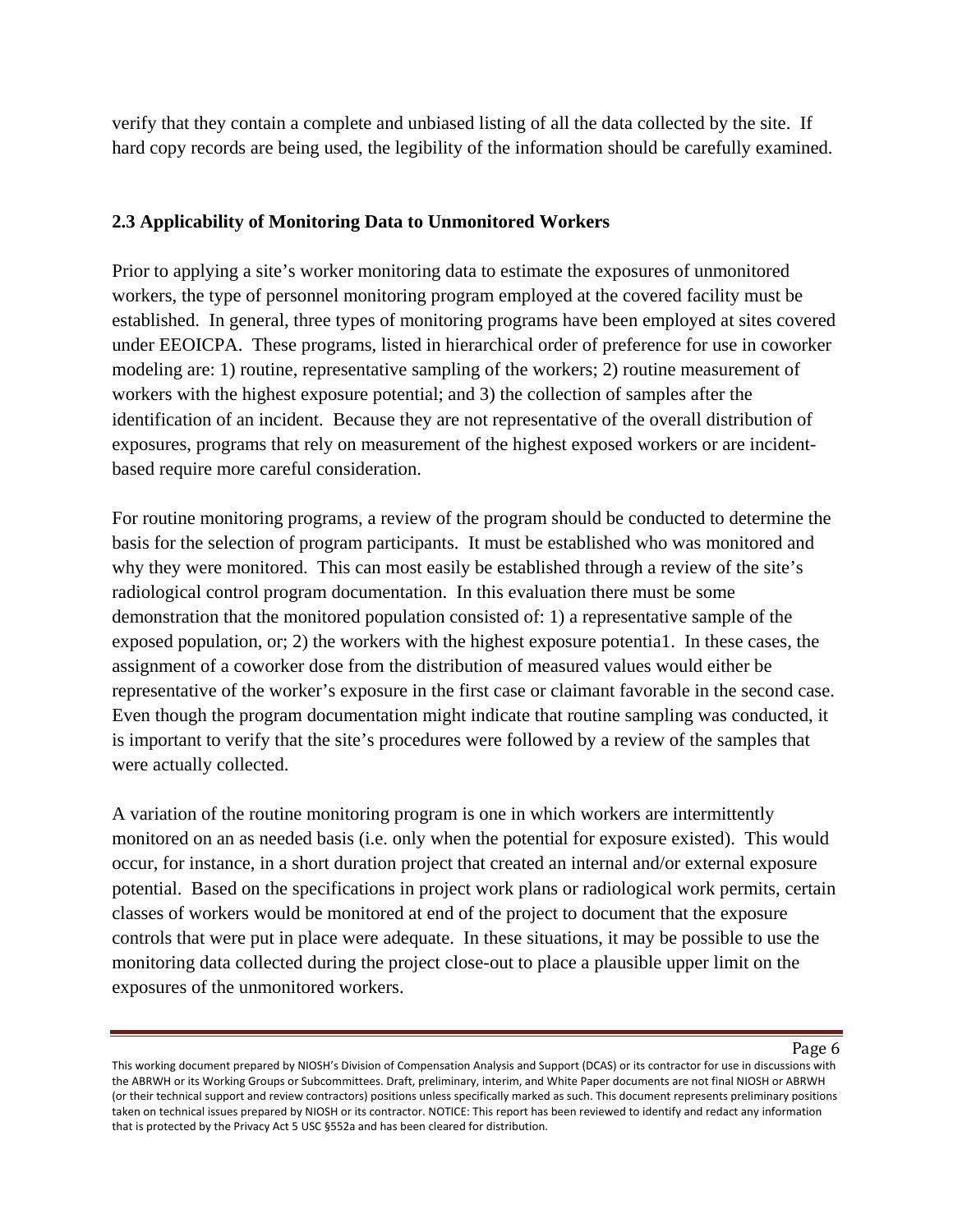In some situations, sites have relied on incident-based sampling to monitor worker exposure. Because there are temporal gaps in the monitoring data, it is more difficult to demonstrate that this type of sampling can be used to develop representative or plausibly bounding coworker models. Prior to the use of incident-based sampling in a coworker model, the effectiveness of workplace controls must be demonstrated through the review of routine air monitoring samples and/or periodic contamination surveys. If one can demonstrate that the effectiveness of workplace administrative and/or engineering controls was adequate to prevent exposures, except during upset conditions, it may be possible to use incident-based sampling in a coworker model.

It has been observed at a number of sites that different classes of workers during the same time period may have had monitoring programs that were conducted for different purposes. For example, construction and building trade workers, who worked intermittently in radiological areas, may have been monitored only when an incident was expected to have occurred, while those employees involved in routine process operations would have been routinely monitored on a frequency commensurate with their exposure potential. In this case, it would not be appropriate to combine the monitoring data for these two groups of workers into a single coworker model that assumes a chronic exposure pattern. Rather, the default in this case should be to consider separate coworker models.

### **3.0 ANALYSIS OF MONITORING DATA**

If after review of the monitoring program data, it is established that: 1) there is sufficient data to construct a general coworker model, and; 2) the data can reasonably be represented by a statistical distribution (e.g., a log-normal or a Weibull distribution), the fitted distribution can be used to represent the exposures observed in the overall monitored population. For workers that are considered to have worked in environments with a potential for elevated exposure, the 95<sup>th</sup> percentile of the distribution should be used as an upper bound of their exposure during the modeled time period. Although it could be argued that the job categories that fall under this criterion should be listed, any attempt to do so might be artificially restrictive. This decision is most accurately made using the information available in the site profiles, the claimant interview and other documents that might be in the worker's records*.* For workers who were less likely to be highly and/or were intermittently exposed in the workplace, the full distribution (i.e., the geometric mean and its associated standard distribution if a lognormal fit is used) should be used as representative of their potential for exposure during the modeled period.

When multiple bioassay samples are present during a monitoring period for a given individual, it is appropriate to average the values so that a single statistic can be computed for that individual.

This working document prepared by NIOSH's Division of Compensation Analysis and Support (DCAS) or its contractor for use in discussions with the ABRWH or its Working Groups or Subcommittees. Draft, preliminary, interim, and White Paper documents are not final NIOSH or ABRWH (or their technical support and review contractors) positions unless specifically marked as such. This document represents preliminary positions taken on technical issues prepared by NIOSH or its contractor. NOTICE: This report has been reviewed to identify and redact any information that is protected by the Privacy Act 5 USC §552a and has been cleared for distribution.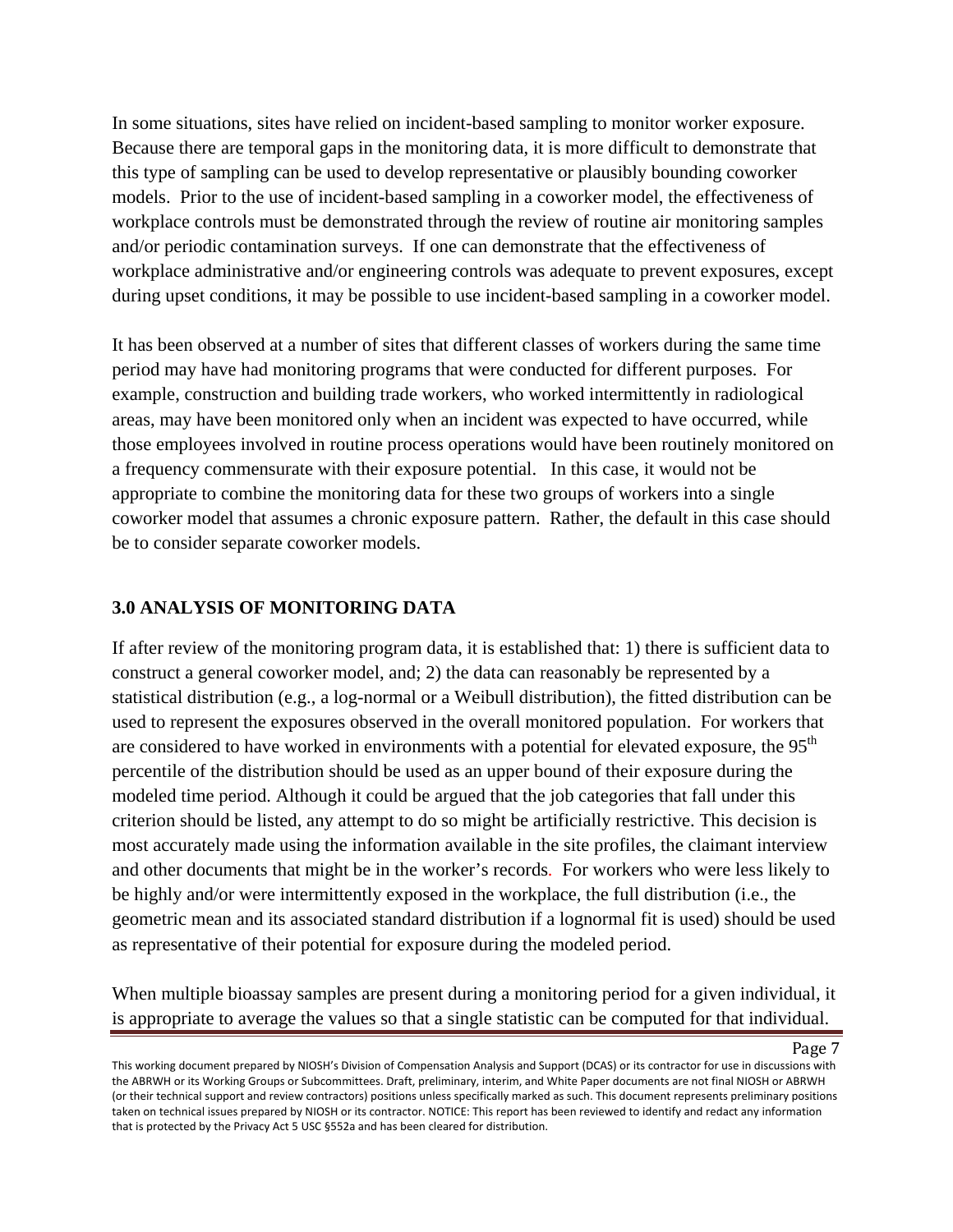The use of a single value for each monitored person in a given monitoring interval is appropriate because the desired coworker model represents a distribution of individual worker excretion results, as opposed to a distribution of all samples collected. The use of an average value for each worker has been called the One-Person-One-Statistic (OPOS) method. Rather than compute a simple average of the measured values, each individual bioassay result should be weighted by the fraction of the year it represents (i.e., a time-weighted OPOS). The details of how this calculation is performed is described in other program documentation (ORAU 2014)

### **3.1 Time Interval of the Modeled Data**

The amount of data that are available will directly influence the time intervals used in the coworker model. As stated in section 2.1, a minimum number of 30 samples per monitored interval is recommended. Based on a review of the currently available datasets, a modeled interval of one year strikes a good compromise between the availability of data and the need to ensure that the samples are contemporaneous with ongoing operations. In certain situations, there are sufficient data to develop quarterly models, but this is the exception rather than the norm. If, because of data limitations, it is necessary to consider time intervals beyond one year in the coworker model, any changes in site practices or operations should be evaluated to ensure that the data can be validly combined. In general, grouped time intervals should not exceed a 3 year period, unless there is stringent justification for doing so.

### **4.0 EVALUATION OF STRATIFICATION**

If accurate job categories and/or descriptions can be obtained for the workers making up the general coworker dataset, and there is reason to believe that one of the categories is more highly exposed, the distribution of the potentially more highly exposed population should be evaluated as a separate standalone distribution.

Once a dataset has been stratified, the analysis consists of a two-tiered evaluation where the stratified distributions are first compared on a year-by-year basis (or other selected monitoring interval) to determine if any of the individual distributions are significantly different. Significance in this case is evaluated using a Monte Carlo permutation test or a Peto-Prentice test at the 0.05 significance level. If a significant difference is observed in any of the modeled time intervals, then a test of practical significance is employed. This test compares the slopes of the

This working document prepared by NIOSH's Division of Compensation Analysis and Support (DCAS) or its contractor for use in discussions with the ABRWH or its Working Groups or Subcommittees. Draft, preliminary, interim, and White Paper documents are not final NIOSH or ABRWH (or their technical support and review contractors) positions unless specifically marked as such. This document represents preliminary positions taken on technical issues prepared by NIOSH or its contractor. NOTICE: This report has been reviewed to identify and redact any information that is protected by the Privacy Act 5 USC §552a and has been cleared for distribution.